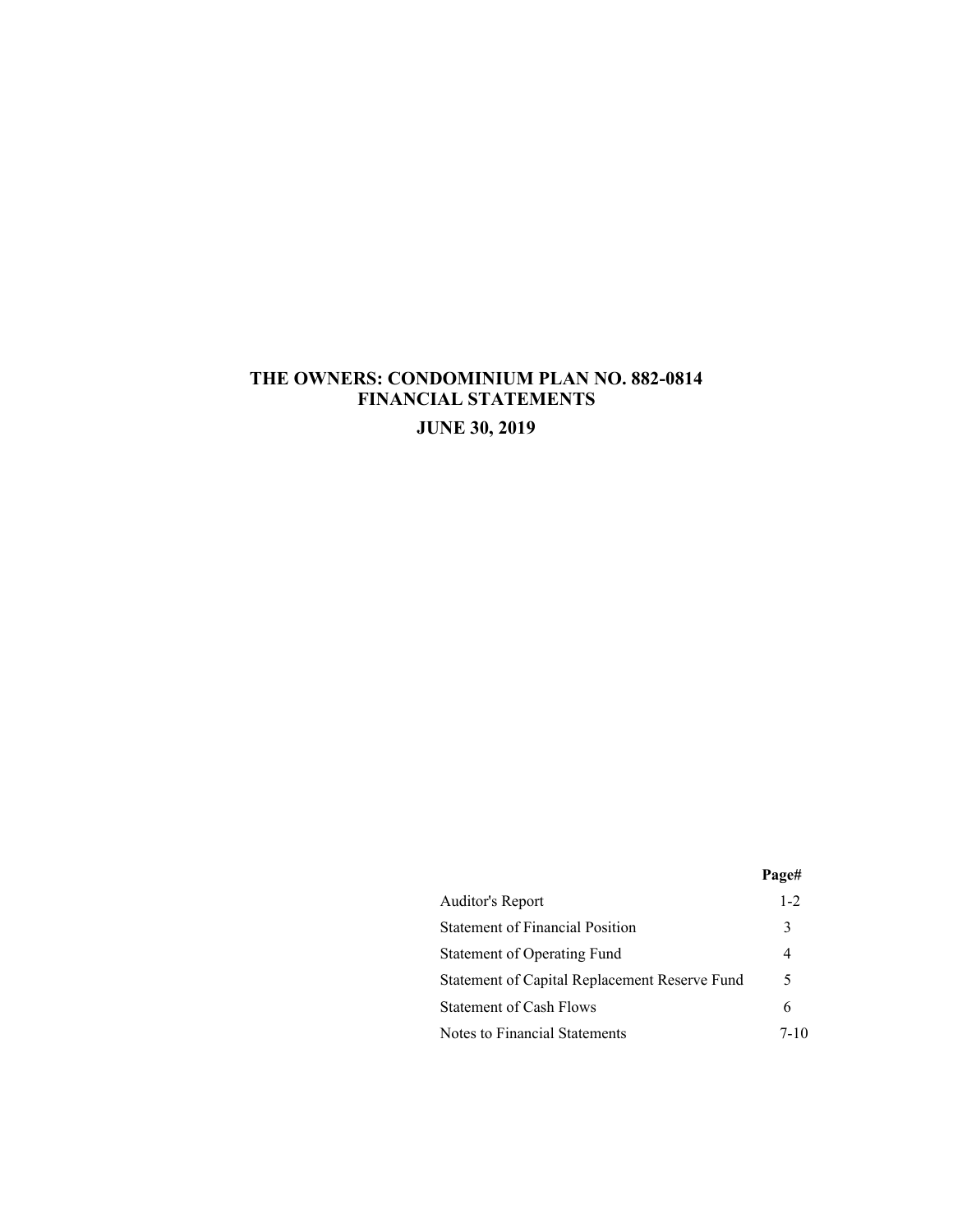# Heather Zeniuk Professional Corporation

CHARTERED PROFESSIONAL ACCOUNTANT

Heather Zeniuk, B.Comm., CPA, CA #207, 506B St. Albert Trail Telephone: (780) 463-8425 St.Alberta and the state of the state of the state of the St.Alberta and St.Alberta and St.Alberta and St.Alberta and St.Alberta and St.Alberta and St.Alberta and St.Alberta and St.Alberta and St. Fax: (888) 756-2430 T8N 5Z1 Email: heather@hzcpa.ca

#### **INDEPENDENT AUDITOR'S REPORT**

 $\mathcal{L}_\mathcal{L} = \mathcal{L}_\mathcal{L} = \mathcal{L}_\mathcal{L} = \mathcal{L}_\mathcal{L} = \mathcal{L}_\mathcal{L} = \mathcal{L}_\mathcal{L} = \mathcal{L}_\mathcal{L} = \mathcal{L}_\mathcal{L} = \mathcal{L}_\mathcal{L} = \mathcal{L}_\mathcal{L} = \mathcal{L}_\mathcal{L} = \mathcal{L}_\mathcal{L} = \mathcal{L}_\mathcal{L} = \mathcal{L}_\mathcal{L} = \mathcal{L}_\mathcal{L} = \mathcal{L}_\mathcal{L} = \mathcal{L}_\mathcal{L}$ 

### TO: THE OWNERS: CONDOMINIUM PLAN NO. 882-0814

#### **Opinion**

I have audited the financial statements of Condominium Plan No. 882-0814 (operating as Birchwood Country Condo Condominium Corporation) (the Corporation), which comprise the statement of financial position as at June 30, 2019, and the statements of operations and changes in net assets for the operating fund and the capital replacement reserve fund and statement of cash flows for the year then ended, and notes to the financial statements, including a summary of significant accounting policies.

In my opinion, the accompanying financial statements present fairly, in all material respects, the financial position of the Corporation as at June 30, 2019, and its financial performance and its cash flows for the year then ended in accordance with Canadian accounting standards for not-for-profit organizations.

#### **Basis for Opinion**

I conducted my audit in accordance with Canadian generally accepted auditing standards. My responsibilities under those standards are further described in the A*uditor's Responsibilities for the Audit of the Financial Statements* section of my report. I am independent of the Corporation in accordance with the ethical requirements that are relevant to my audit of the financial statements in Canada, and I have fulfilled my other ethical responsibilities in accordance with these requirements. I believe that the audit evidence I have obtained is sufficient and appropriate to provide a basis for my opinion.

#### **Responsibilities of Management and Those Charged with Governance for the Financial Statements**

Management is responsible for the preparation and fair presentation of the financial statements in accordance with Canadian accounting standards for not-for-profit organizations, and for such internal control as management determines is necessary to enable the preparation of financial statements that are free from material misstatement, whether due to fraud or error.

In preparing the financial statements, management is responsible for assessing the Corporation's ability to continue as a going concern, disclosing, as applicable, matters related to going concern and using the going concern basis of accounting unless management either intends to liquidate the Corporation or to cease operations, or has no realistic alternative but to do so.

Those charged with governance are responsible for overseeing the Corporation's financial reporting process.

(Continues)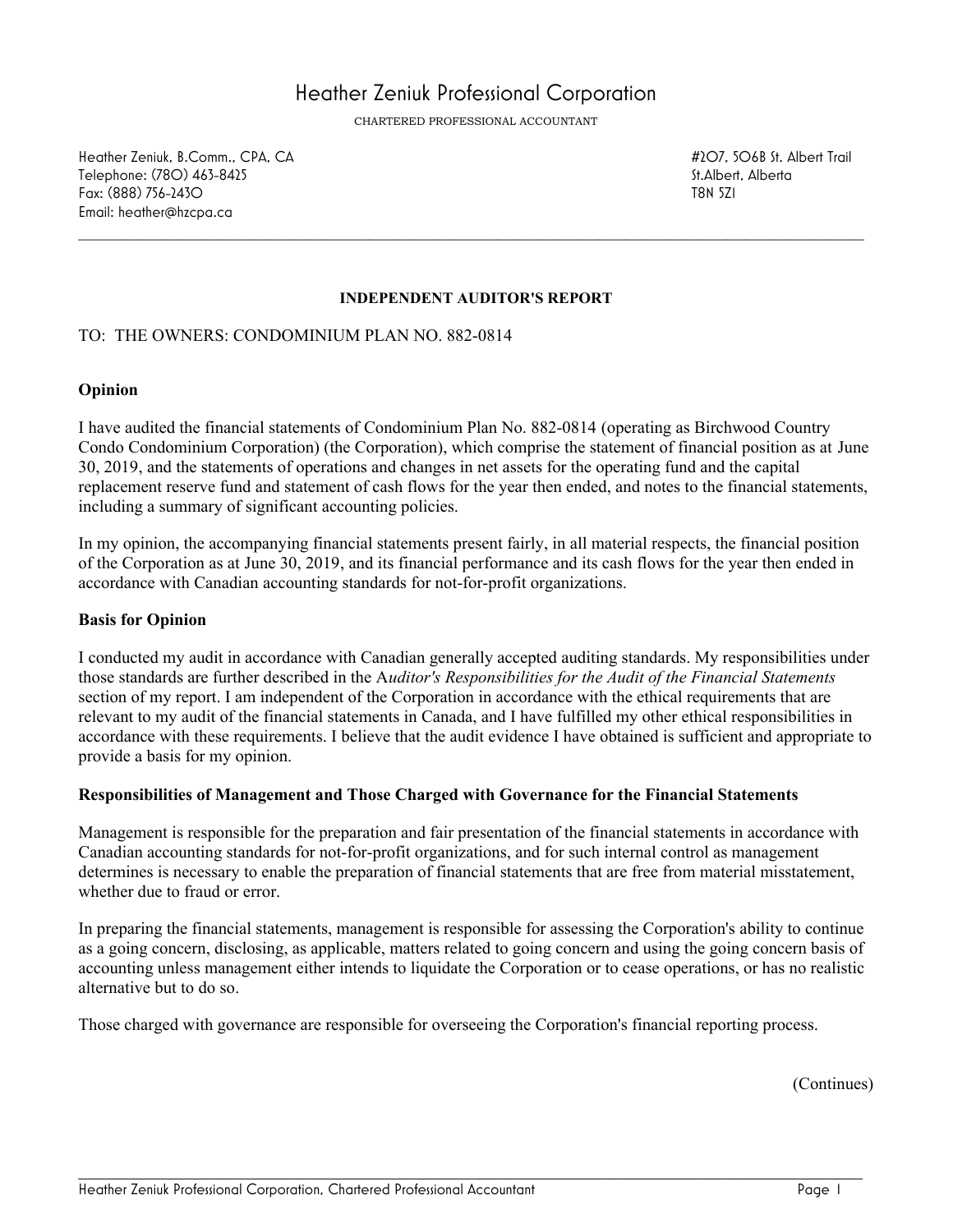#### **INDEPENDENT AUDITOR'S REPORT (Continued)**

#### **Auditor's Responsibilities for the Audit of the Financial Statements**

My objectives are to obtain reasonable assurance about whether the financial statements as a whole are free from material misstatement, whether due to fraud or error, and to issue an auditor's report that includes my opinion. Reasonable assurance is a high level of assurance, but is not a guarantee that an audit conducted in accordance with Canadian generally accepted auditing standards will always detect a material misstatement when it exists. Misstatements can arise from fraud or error and are considered material if, individually or in the aggregate, they could reasonably be expected to influence the economic decisions of users taken on the basis of these financial statements.

As part of an audit in accordance with CASs, I exercise professional judgment and maintain professional skepticism throughout the audit. I also:

- Identify and assess the risks of material misstatement of the financial statements, whether due to fraud or error, design and perform audit procedures responsive to those risks, and obtain audit evidence that is sufficient and appropriate to provide a basis for my opinion. The risk of not detecting a material misstatement resulting from fraud is higher than for one resulting from error, as fraud may involve collusion, forgery, intentional omissions, misrepresentations, or the override of internal control.
- Obtain an understanding of internal control relevant to the audit in order to design audit procedures that are appropriate in the circumstances, but not for the purpose of expressing an opinion on the effectiveness of the Corporation's internal control.
- Evaluate the appropriateness of accounting policies used and the reasonableness of accounting estimates and related disclosures made by management.
- Conclude on the appropriateness of management's use of the going concern basis of accounting and, based on the audit evidence obtained, whether a material uncertainty exists related to events or conditions that may cast significant doubt on the Corporation's ability to continue as a going concern. If I conclude that a material uncertainty exists, I am required to draw attention in my auditor's report to the related disclosures in the financial statements or, if such disclosures are inadequate, to modify my opinion. My conclusions are based on the audit evidence obtained up to the date of my auditor's report. However, future events or conditions may cause the Corporation to cease to continue as a going concern.
- Evaluate the overall presentation, structure and content of the financial statements, including the disclosures, and whether the financial statements represent the underlying transactions and events in a manner that achieves fair presentation.

I communicate with those charged with governance regarding, among other matters, the planned scope and timing of the audit and significant audit findings, including any significant deficiencies in internal control that I identify during my audit.

Heather Jenich

HEATHER ZENIUK PROFESSIONAL CORPORATION Chartered Professional Accountant

ST. ALBERT, Alberta April 27, 2020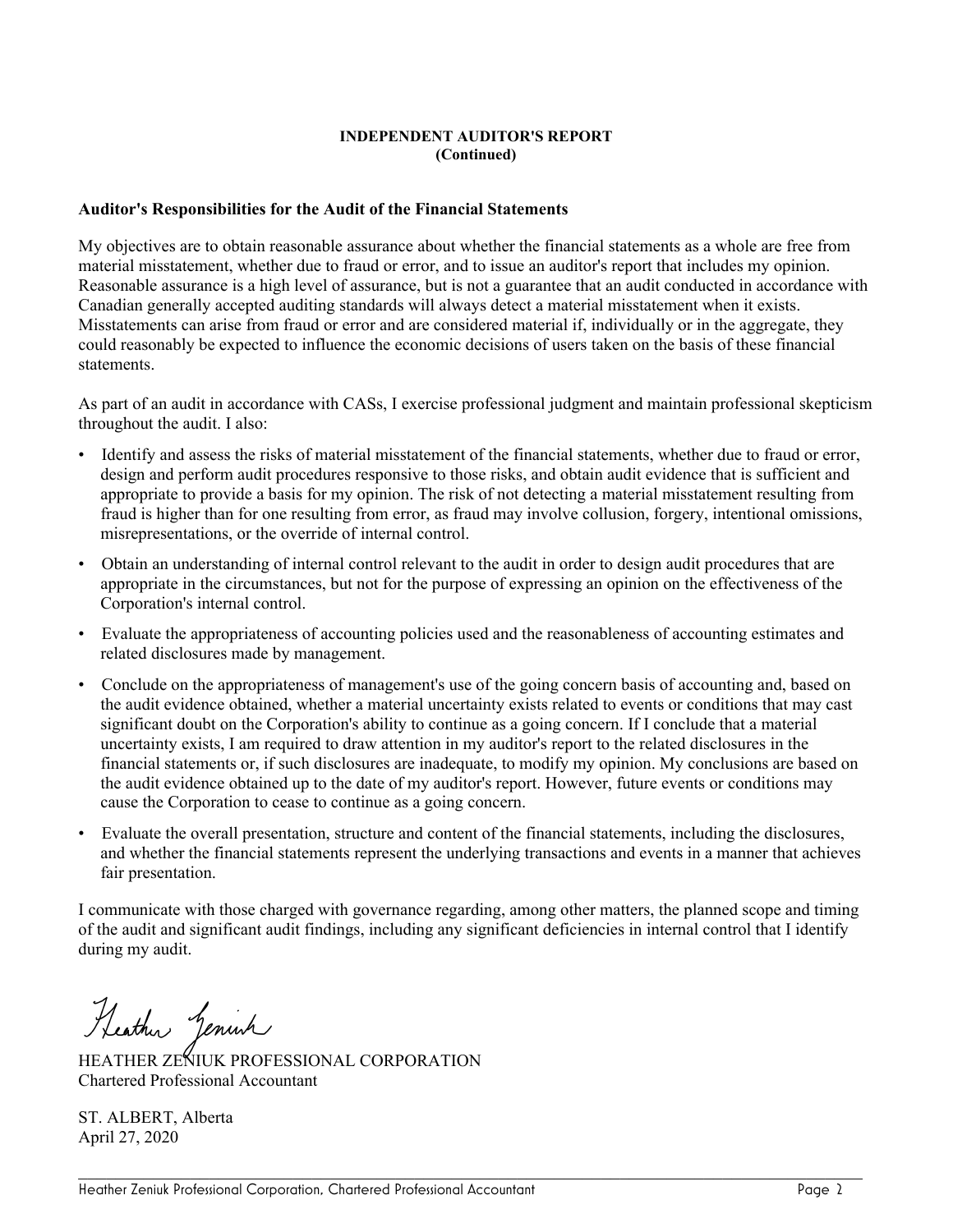# **THE OWNERS: CONDOMINIUM PLAN NO. 882-0814 STATEMENT OF FINANCIAL POSITION JUNE 30, 2019**

|                   | <b>Fund</b>                                                |                            | Capital<br><b>Reserve</b><br><b>Fund</b> |                                              | <b>Total</b><br>2019                                 |          | <b>Total</b><br>2018                                |
|-------------------|------------------------------------------------------------|----------------------------|------------------------------------------|----------------------------------------------|------------------------------------------------------|----------|-----------------------------------------------------|
|                   |                                                            |                            |                                          |                                              |                                                      |          |                                                     |
| \$<br>\$          | 98,055<br>1,795<br>933<br>3,731<br>2,649<br><u>107,163</u> | <sup>\$</sup><br>\$        | 306,450<br>306,450                       | \$<br>\$                                     | 404,505<br>1,795<br>933<br>3,731<br>2,649<br>413,613 | \$<br>\$ | 370,247<br>1,393<br>2,236<br>19,775<br>393,651      |
|                   |                                                            |                            |                                          |                                              |                                                      |          |                                                     |
| \$                | 8,682<br>562<br>4,873<br>4,673<br>18,790                   | $\boldsymbol{\mathsf{S}}$  | 2,649<br>2,649                           | $\mathbb{S}$                                 | 8,682<br>562<br>4,873<br>4,673<br>2,649<br>21,439    | \$       | 5,174<br>479<br>4,682<br>11,216<br>19,775<br>41,326 |
| \$                |                                                            | $\mathbb{S}$               |                                          | $\mathbb{S}$                                 |                                                      | \$       | 4,673                                               |
|                   |                                                            |                            |                                          |                                              |                                                      |          |                                                     |
|                   | 88,373                                                     |                            | 303,801                                  |                                              | 303,801<br>88,373                                    |          | 282,475<br>65,177<br>347,652                        |
| $\mathcal{S}_{-}$ | 107,163                                                    | \$                         | 306,450                                  | S                                            | 413,613                                              | \$       | 393,651                                             |
|                   |                                                            | <b>Operating</b><br>88,373 | <b>ASSETS</b>                            | <b>LIABILITIES AND NET ASSETS</b><br>303,801 | Replacement                                          | 392,174  |                                                     |

(See accompanying notes)

## **APPROVED BY THE BOARD:**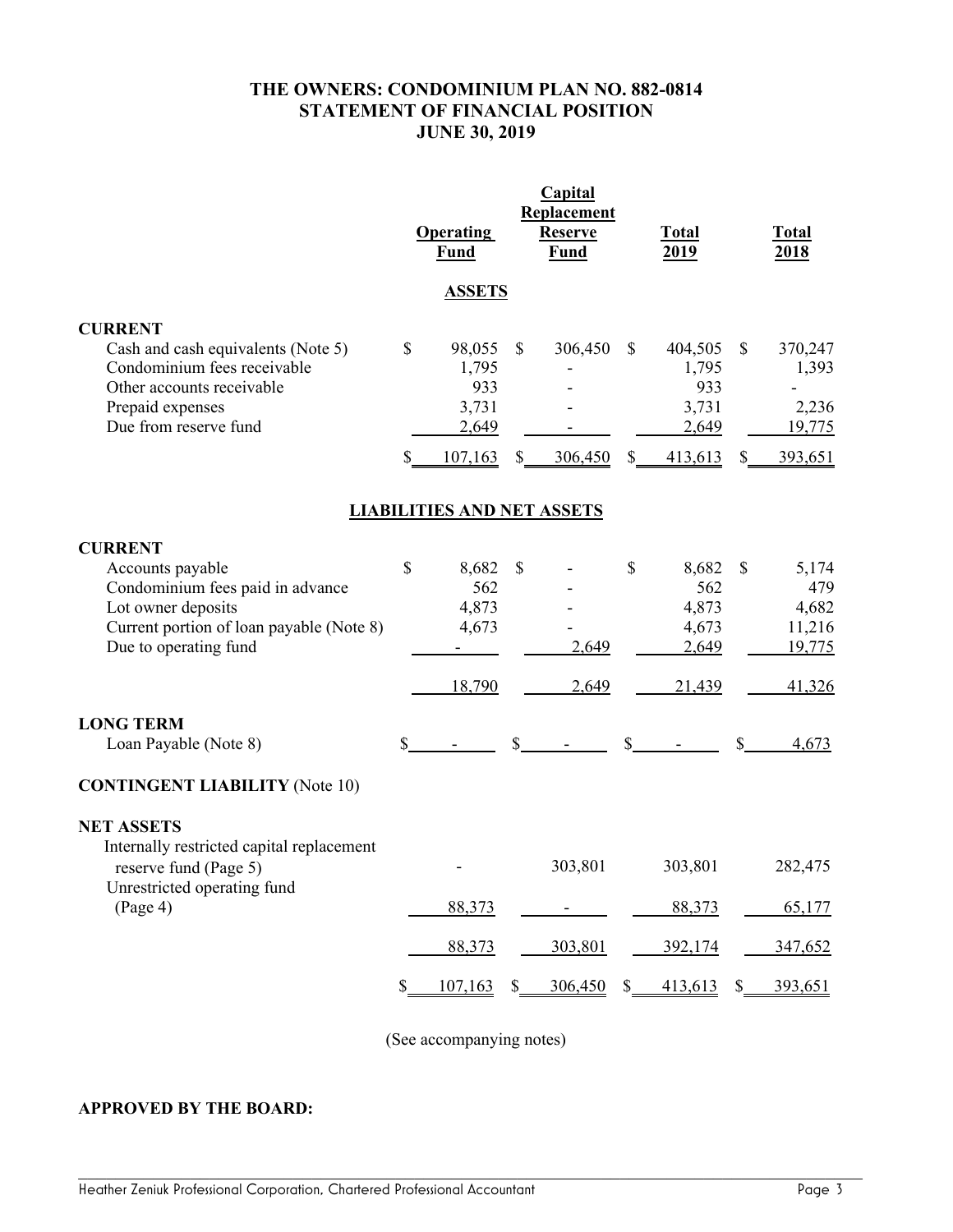# **THE OWNERS: CONDOMINIUM PLAN NO. 882-0814 STATEMENT OF OPERATING FUND OPERATIONS AND CHANGE IN OPERATING FUND BALANCE FOR THE YEAR ENDED JUNE 30, 2019**

|                                                                   | 2019                    | 2018                     |
|-------------------------------------------------------------------|-------------------------|--------------------------|
| <b>REVENUES</b>                                                   |                         |                          |
| Condominium fees                                                  | $\mathbb{S}$<br>194,940 | $\mathbb{S}$<br>174,420  |
| Less: Early payment discounts                                     | (4,293)                 | (4,323)                  |
|                                                                   | 190,647                 | 170,097                  |
| Interest on operating and other income                            | 1,613                   | 1,740                    |
| Tower rental                                                      | 1,143                   | 1,143                    |
|                                                                   | 193,403                 | 172,980                  |
| <b>EXPENSES</b>                                                   |                         |                          |
| Administration:                                                   |                         |                          |
| Insurance                                                         | 8,361                   | 10,407                   |
| Accounting                                                        | 4,670                   | 5,834                    |
| Legal fees                                                        | 3,329                   | 125                      |
| Audit                                                             | 3,100                   | 3,050                    |
| Office and miscellaneous                                          | 2,088                   | 4,580                    |
| Operating:                                                        |                         |                          |
| Power                                                             | 6,798                   | 6,294                    |
| Waste removal                                                     | 2,250                   | 2,250                    |
| Heat<br>Maintenance:                                              | 977                     | 920                      |
|                                                                   |                         |                          |
| Security, site, lawn services and grounds maintenance<br>Plumbing | 71,170<br>28,292        | 81,977<br>39,622         |
| Snow removal                                                      | 4,647                   | 4,275                    |
| Other:                                                            |                         |                          |
| Water system upgrade                                              | 17,400                  | $\overline{\phantom{a}}$ |
|                                                                   |                         |                          |
|                                                                   | 153,082                 | 159,334                  |
| <b>EXCESS OF REVENUES OVER EXPENSES</b>                           | 40,321                  | 13,646                   |
| <b>ALLOCATION TO RESERVE (Note 3)</b>                             | (17, 125)               | (11,600)                 |
|                                                                   | 23,196                  | 2,046                    |
| OPERATING FUND BALANCE BEGINNING OF YEAR                          | 65,177                  | 63,131                   |
| <b>OPERATING FUND BALANCE END OF YEAR</b>                         | \$<br>88,373            | \$<br>65,177             |

(See accompanying notes)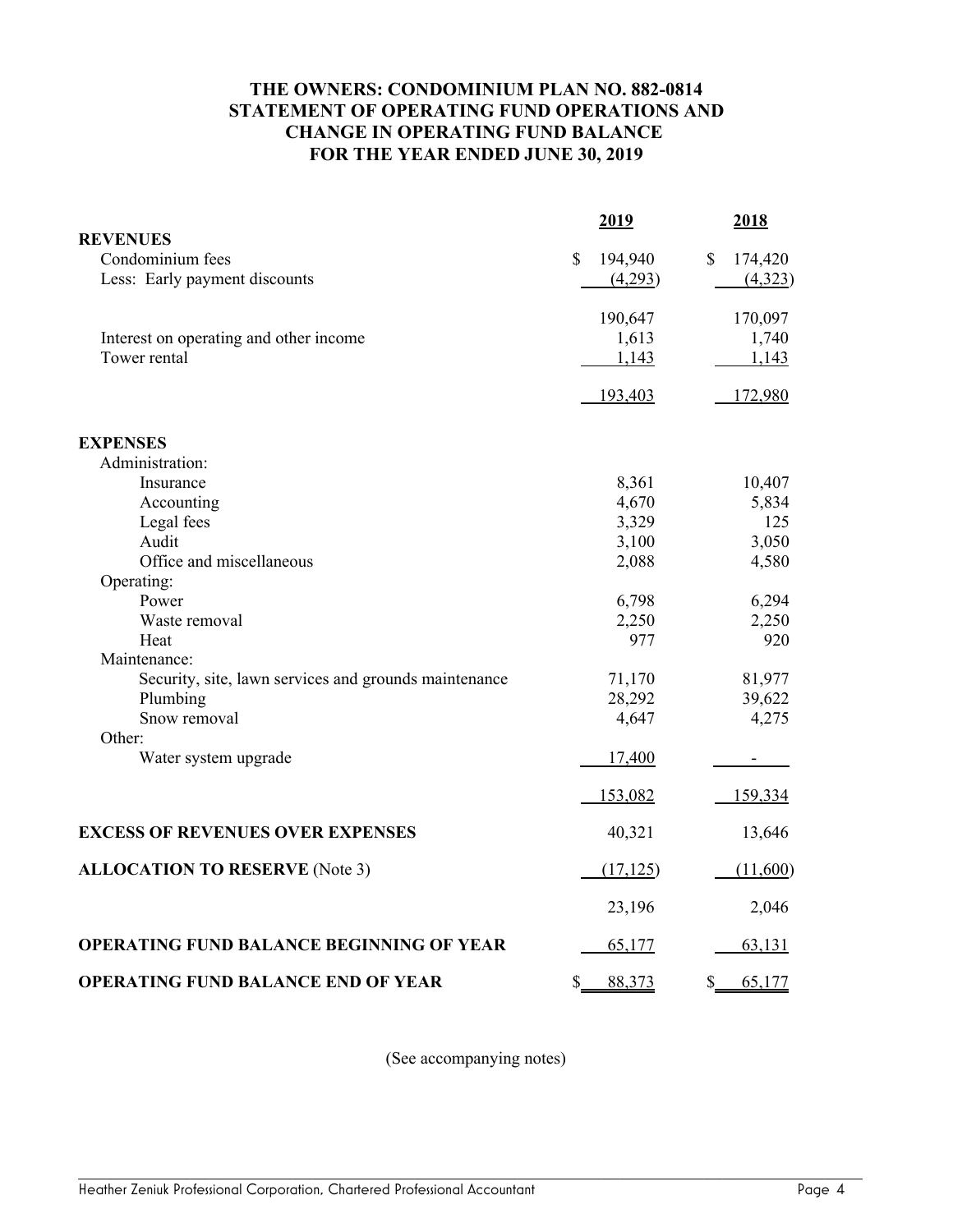# **THE OWNERS: CONDOMINIUM PLAN NO. 882-0814 STATEMENT OF CAPITAL REPLACEMENT RESERVE FUND OPERATIONS AND CHANGE IN CAPITAL REPLACEMENT RESERVE FUND FOR THE YEAR ENDED JUNE 30, 2019**

|                                                                             | 2019        | 2018         |
|-----------------------------------------------------------------------------|-------------|--------------|
| <b>REVENUES</b><br>Interest income                                          | \$<br>4,201 | \$.<br>3,180 |
|                                                                             | 4,201       | 3,180        |
|                                                                             |             |              |
| <b>EXPENSES</b>                                                             |             |              |
|                                                                             |             |              |
| <b>EXCESS OF REVENUES OVER EXPENSES</b>                                     | 4,201       | 3,180        |
| <b>ALLOCATION FROM OPERATING (Note 3)</b>                                   | 17,125      | 11,600       |
|                                                                             | 21,326      | 14,780       |
| <b>CAPITAL REPLACEMENT RESERVE FUND</b><br><b>BALANCE BEGINNING OF YEAR</b> | 282,475     | 267,695      |
| <b>CAPITAL REPLACEMENT RESERVE FUND</b><br><b>BALANCE END OF YEAR</b>       | 303,801     | 282,475      |

(See accompanying notes)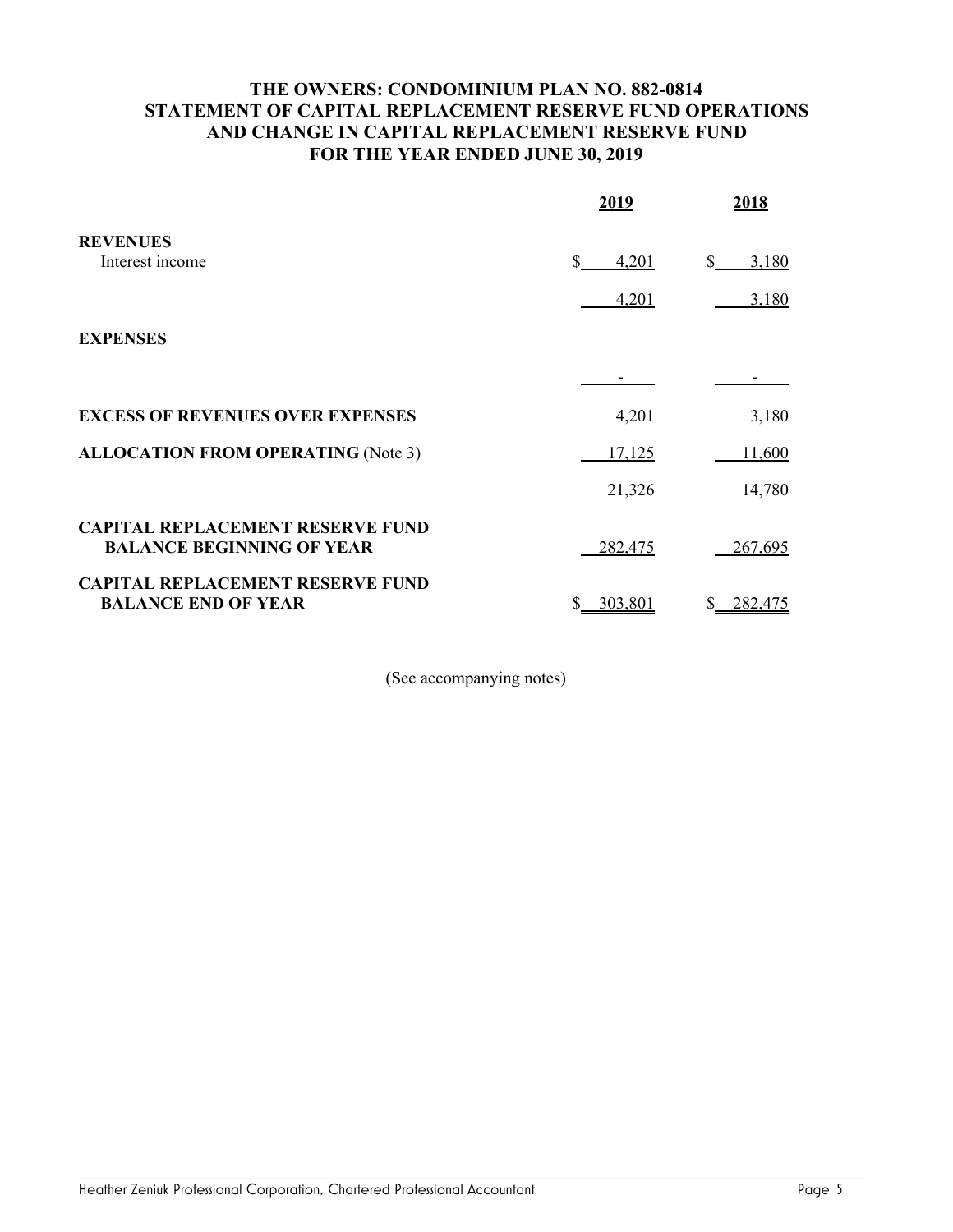# **THE OWNERS: CONDOMINIUM PLAN NO. 882-0814 STATEMENT OF CASH FLOWS FOR THE YEAR ENDED JUNE 30, 2019**

|                                                                              | Operating<br>Fund       | Replacement<br><b>Reserve</b><br><b>Fund</b> | <b>Total</b><br>2019 | <b>Total</b><br>2018 |
|------------------------------------------------------------------------------|-------------------------|----------------------------------------------|----------------------|----------------------|
| <b>CASH FLOWS FROM OPERATING ACTIVITIES</b>                                  |                         |                                              |                      |                      |
| Cash received from condominium fees                                          | $\mathbb{S}$<br>190,328 | <sup>\$</sup>                                | 190,328<br>\$.       | 170,958<br>\$.       |
| Interest and other income received                                           | 2,756                   | 4,201                                        | 6,957                | 6,063                |
| Cash paid to suppliers<br>Cash transfer to (from) other funds for operations | (152,002)<br>17,126     | (17, 126)                                    | (152,002)            | (161, 027)           |
| Increase in deposits held                                                    | 191                     |                                              | 191                  | 320                  |
|                                                                              | 58,399                  | (12, 925)                                    | 45,474               | 16,314               |
| <b>CASH FLOWS FROM FINANCING ACTIVITIES</b>                                  |                         |                                              |                      |                      |
| Cash transfer to capital replacement reserve fund                            | (17, 125)               | 17,125                                       |                      |                      |
| Loan principal repayments                                                    | (11,216)                |                                              | (11,216)             | (11,217)             |
|                                                                              | (28, 341)               | 17,125                                       | (11,216)             | (11,217)             |
| NET INCREASE (DECREASE) IN CASH AND<br><b>CASH EQUIVALENTS FOR THE YEAR</b>  | 30,058                  | 4,200                                        | 34,258               | 5,097                |
| CASH AND CASH EQUIVALENTS BEGINNING<br><b>OF YEAR</b>                        | 67,997                  | 302,250                                      | 370,247              | 365,150              |
| <b>CASH AND CASH EQUIVALENTS END OF</b><br><b>YEAR</b>                       | \$<br>98,055            | 306,450<br>$\mathbf S$                       | \$404,505            | \$370,247            |
| <b>REPRESENTED BY:</b><br>Cash and cash equivalents (Note 5)                 | 98,055                  | 306,450                                      | 404,505              | 370,247              |

(See accompanying notes)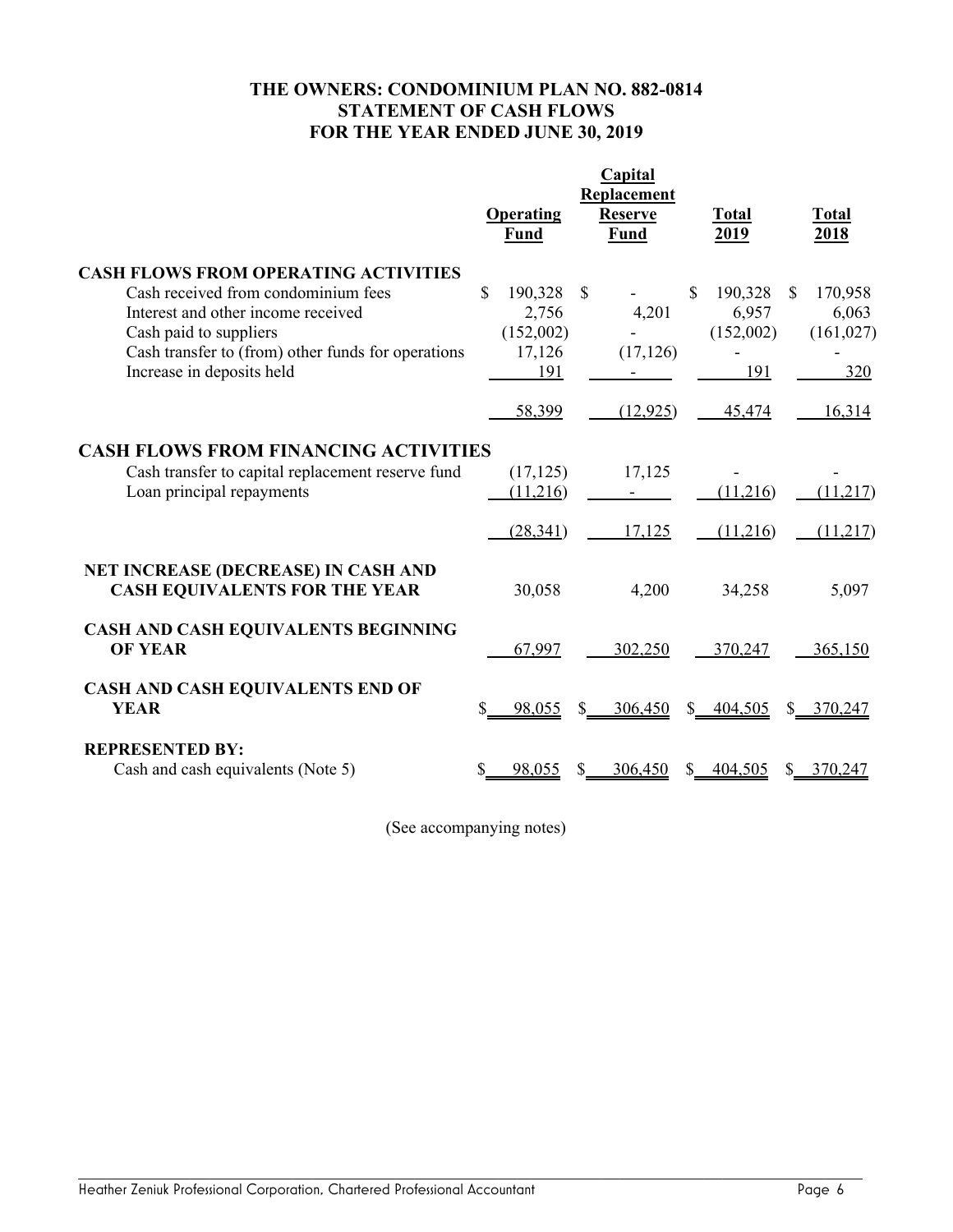## **1. PURPOSE OF ORGANIZATION**

The condominium corporation is a non-profit organization and the common area assets of the corporation are owned proportionately by the owners of the units and as such are not reflected as assets in these financial statements. The condominium corporation is registered under the Condominium Property Act of Alberta and its function is to regulate the use of the property and to provide repairs, maintenance and other services to the common area.

The financial statements include only the assets, liabilities, revenues and expenses relating to the operations of The Owners:Condominium Plan No. 882-0814. The statements do not include the cost of land or building and the outstanding principal balances owing on mortgages which are the responsibility of the owners. Income taxes are not provided since the condominium corporation is not taxable.

### **2. SIGNIFICANT ACCOUNTING POLICIES**

Condominium Plan No. 882-0814 follows the Canadian accounting standards for not-for-profit organizations.

a) Fund accounting:

The operating fund accounts for the condominium's operating and administrative activities. The capital replacement reserve fund is an internally restricted fund being retained by the condominium corporation for future anticipated repairs, replacement and refurbishment of common property. All transfers to and expenditures from this fund are approved by the condominium corporation.

### b) Revenue recognition:

Condominium fee assessments related to general operations are recognized as revenue of the operating fund as billed to the owners by the condominium corporation. Billings for the condominium fees consist of estimates of monthly charges based on approved budgets. All expenses are recognized as incurred. Interest income on cash and investments is recognized as revenue in the fund in which it is earned.

c) Contributed services:

Volunteer services contributed on behalf of the condominium corporation in carrying out its operating activities are not recognized in these financial statements due to the difficulty of determining their fair value.

d) Use of estimates:

The preparation of the financial statements of the condominium corporation are in conformity with generally accepted accounting principles that requires management to make estimates and assumptions that affect the reported amounts of assets and liabilities at the date of the financial statements and the reported amounts of revenues and expenses during the reporting period. Actual results could differ from those estimates.

e) Financial instruments:

#### Measurement:

The corporation initially measures its financial assets and liabilities at fair value, except for certain non-arm's length transactions. The corporation subsequently measures all its financial assets and financial liabilities at amortized cost. Financial assets measured at amortized cost include cash and cash equivalents, condominium fees receivable and other accounts receivable. Financial liabilities measured at amortized cost include condominium fees paid in advance, lot owner deposits, loan payable and accounts payable.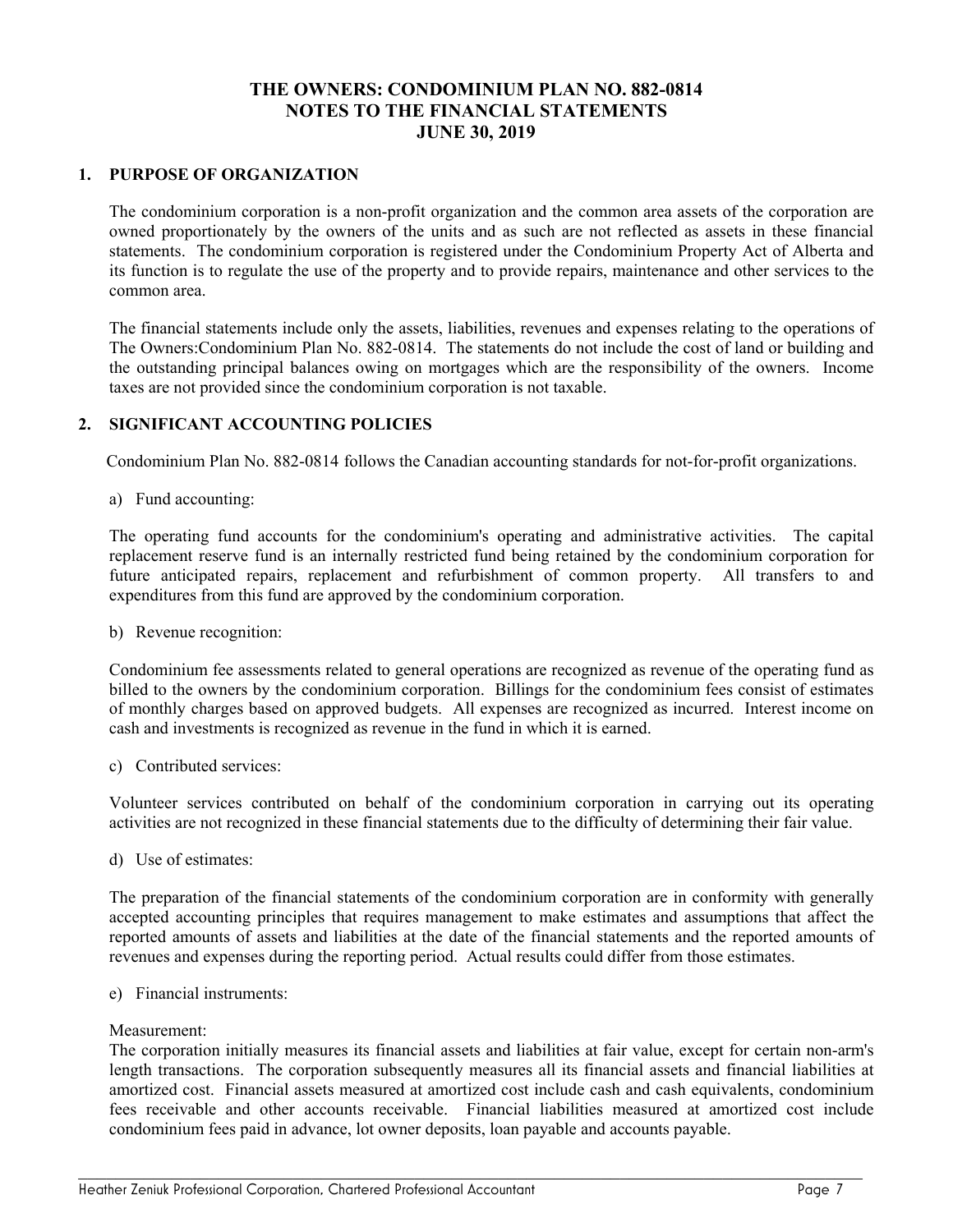# **2. SIGNIFICANT ACCOUNT POLICIES (CONTINUED)**

e) Financial instruments: (Continued)

Impairment:

Financial assets measured at cost are tested for impairment when there are indicators of impairment. The amount of the write-down is recognized in net income. The previously recognized impairment loss may be reversed to the extent of the improvement, directly or by adjusting the allowance account, provided it is no greater than the amount that would have been reported at the date of the reversal had the impairment not been recognized previously. The amount of the reversal is recognized in net income.

Transaction Costs:

The corporation recognizes its transaction costs in net income in the period incurred. However, financial instruments that will not be subsequently measured at fair value are adjusted by the transaction costs that are directly attributable to their origination, issuance or assumption.

The condominium corporation is exposed to several risks through its financial instruments.

**Credit risk** arises from the potential that another party will fail to perform its obligations. Credit risk includes the risk that owners will fail to pay their condominium fees and special assessments. To reduce this risk, the condominium corporation has the power to file caveats on the title of the units to ensure payment.

**Liquidity risk** is the risk that the corporation may not be able to meet its ongoing commitments to repair, replace or maintain the common property as necessary. The corporation meets its liquidity requirements by preparing an annual budget and ensuring that there is a capital replacement reserve fund study performed every five years, and using that information to prepare a five year plan. The corporation may also increase condominium fees and levy a special assessment, in order to meet its ongoing commitments.

**Interest rate risk** is the risk that the fair value of the financial instruments or future cash flows will be adversely affected by a change in market interest rates. The exposure of the corporation to interest rate risk arises from its interest bearing investments.

#### **3. CAPITAL REPLACEMENT RESERVE FUND ALLOCATION**

The corporation has allocated \$17,125 to the capital replacement reserve fund. This represents the amount budgeted for this purpose.

#### **4. CAPITAL ASSETS**

All additions to capital assets are expensed in the year of acquisition. There were no capital asset additions in the current year (2018: \$NIL).

#### **5. CASH AND CASH EQUIVALENTS**

| Cash and cash equivalents are comprised as follows: |               |         |
|-----------------------------------------------------|---------------|---------|
| Cash held in current accounts                       | <sup>\$</sup> | 27,829  |
| Term deposits                                       |               | 374,695 |
| Accrued interest                                    |               | 1.981   |
|                                                     |               | 404.505 |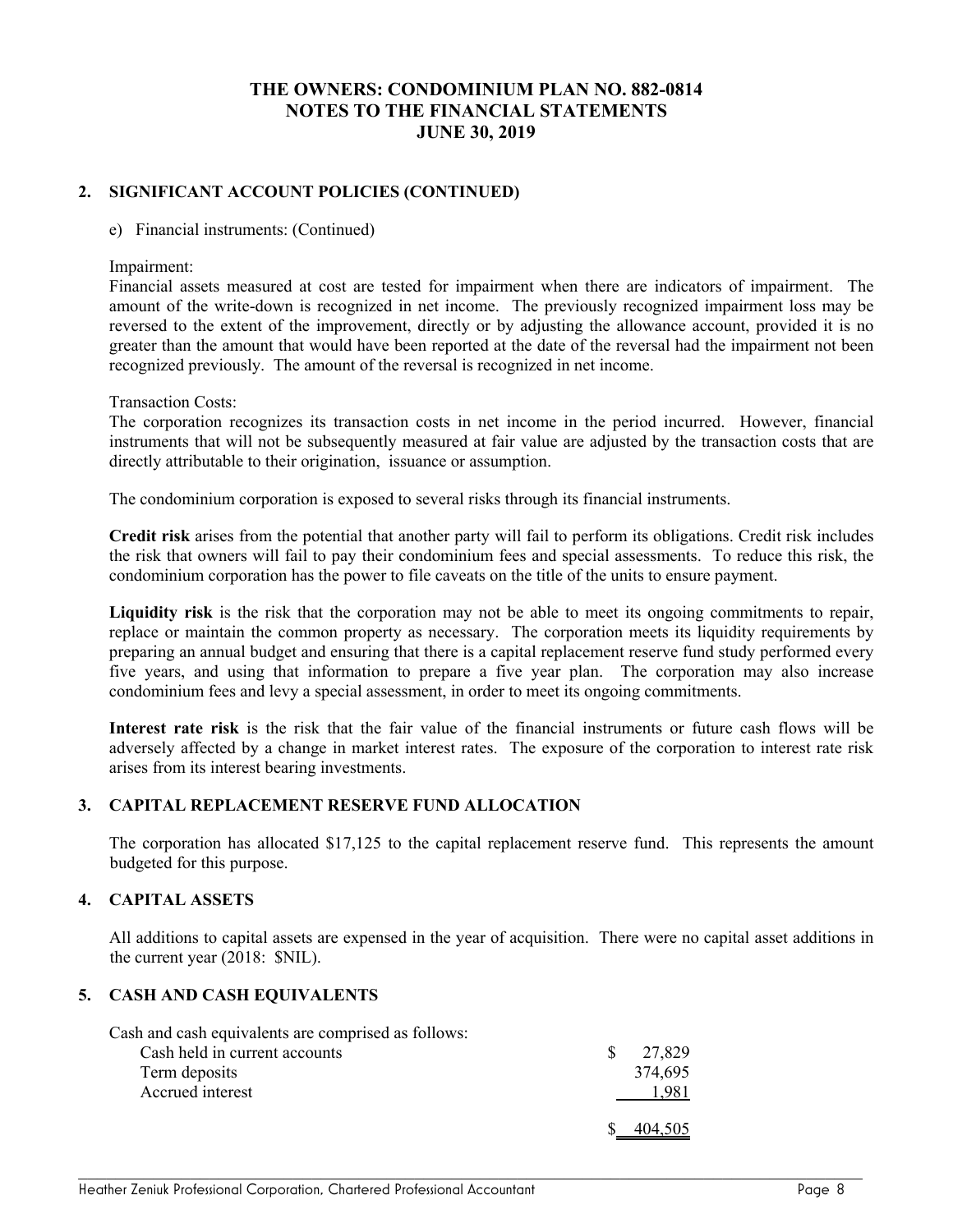### **6. INCOME TAXES**

A condominium corporation created under the Canadian provincial legislation is a taxable non-profit organization under the Income Tax Act. Provided that substantially all of the corporation's gross revenue (other than interest) is derived from dealings with members, Revenue Canada is prepared to regard excess members' contributions as amounts required for the operations of the condominium property and not as income of the corporation or its members. Accordingly no provision for income taxes has been made.

#### **7. ADEQUACY OF CAPITAL REPLACEMENT RESERVE FUND**

An independent reserve fund study was conducted in 2017. The Board of Directors is utilizing this report together with such other information as is available in evaluating the capital replacement reserve fund requirements and in developing a reserve fund plan.

### **8. LOAN PAYABLE**

During the 2016 fiscal year the condominium arranged financing of \$47,670 to fund the replacement of the grader. This funding consists of a loan payable at 0.0% repayable in monthly installments of \$934.71 and due November 14, 2019.

The balance of the loan as at June 30, 2019 is as follows: 4,673

### **9. CAPITAL MANAGEMENT**

The condominium corporation's objectives when managing capital are to protect its ability as a going concern and maintain sufficient capital to pay its monthly operating costs and provide for future replacements of the capital replacement reserve fund. The condominium corporation's capital is comprised of its operating fund unrestricted net assets and the capital replacement reserve fund restricted net assets.

In managing its capital, the corporation is required by the Condominium Property Act to have a reserve fund study performed by a qualified person every five years. This reserve fund study determines the life of the major components of the property and estimates when they will need to be replaced and makes recommendations as to the funding of these replacements. The corporation also prepares an annual budget of operating costs and repairs with expected funding sources. This budget is approved by the Board of Directors.

In order to maintain sufficient capital for operations, the condominium corporation may increase condominium fees or levy special assessments.

#### **10. CONTINGENT LIABILITY**

In February 2018 the board was notified by Alberta Environment that upgrades to the existing water system are required in order to meet current standards. During the current year the board engaged an engineering firm to provide a preliminary design report, design drawings, bidding support and construction administration at a total estimated cost of \$45,000 plus GST. Of this amount \$15,000 has been expensed from the operating fund in the current year for the preliminary design report portion of the contract. The engineer is currently working with Alberta Environment on the approval of an upgrade design with an estimated cost of \$359,100. The board will tender the project upon design approval.

On March 2, 2020 the Board of Directors approved a special levy of \$2,100 per lot for a total of \$359,100. The levy is due in full on May 1, 2020 and will be used to fund the water upgrade project and any excess will be allocated to the reserve fund.